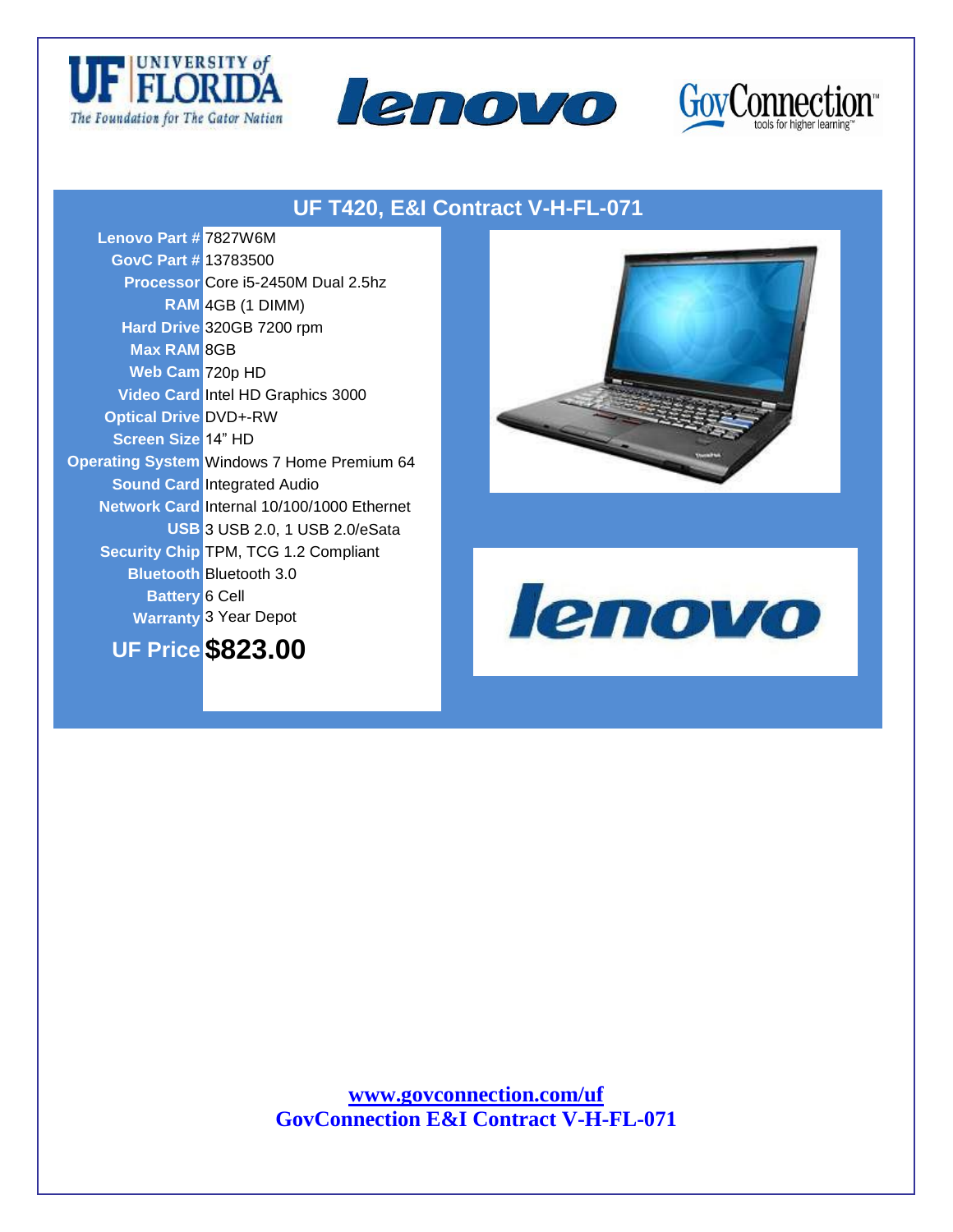





## **UF T520, E&I Contract V-H-FL-071**

| <b>Lenovo Part # 4242WDC</b> |                                                   |
|------------------------------|---------------------------------------------------|
| <b>GovC Part # 13783518</b>  |                                                   |
|                              | Processor Core i5-2520M Dual 2.5hz                |
|                              | RAM 4GB (1 DIMM)                                  |
|                              | Hard Drive 320GB 7200 rpm                         |
| <b>Max RAM 8GB</b>           |                                                   |
| Web Cam 720p HD              |                                                   |
|                              | Video Card Intel HD Graphics 3000                 |
| <b>Optical Drive DVD+-RW</b> |                                                   |
| Screen Size 15.6" HD         |                                                   |
|                              | <b>Operating System Windows 7 Home Premium 64</b> |
|                              | <b>Sound Card Integrated Audio</b>                |
|                              | Network Card Internal 10/100/1000 Ethernet        |
|                              | <b>USB 4 USB 2.0</b>                              |
|                              | <b>Security Chip TPM, TCG 1.2 Compliant</b>       |
|                              | <b>Bluetooth Bluetooth 3.0</b>                    |
| <b>Battery 6 Cell</b>        |                                                   |
|                              | <b>Warranty 3 Year Depot</b>                      |







**www.govconnection.com/uf GovConnection E&I Contract V-H-FL-071**